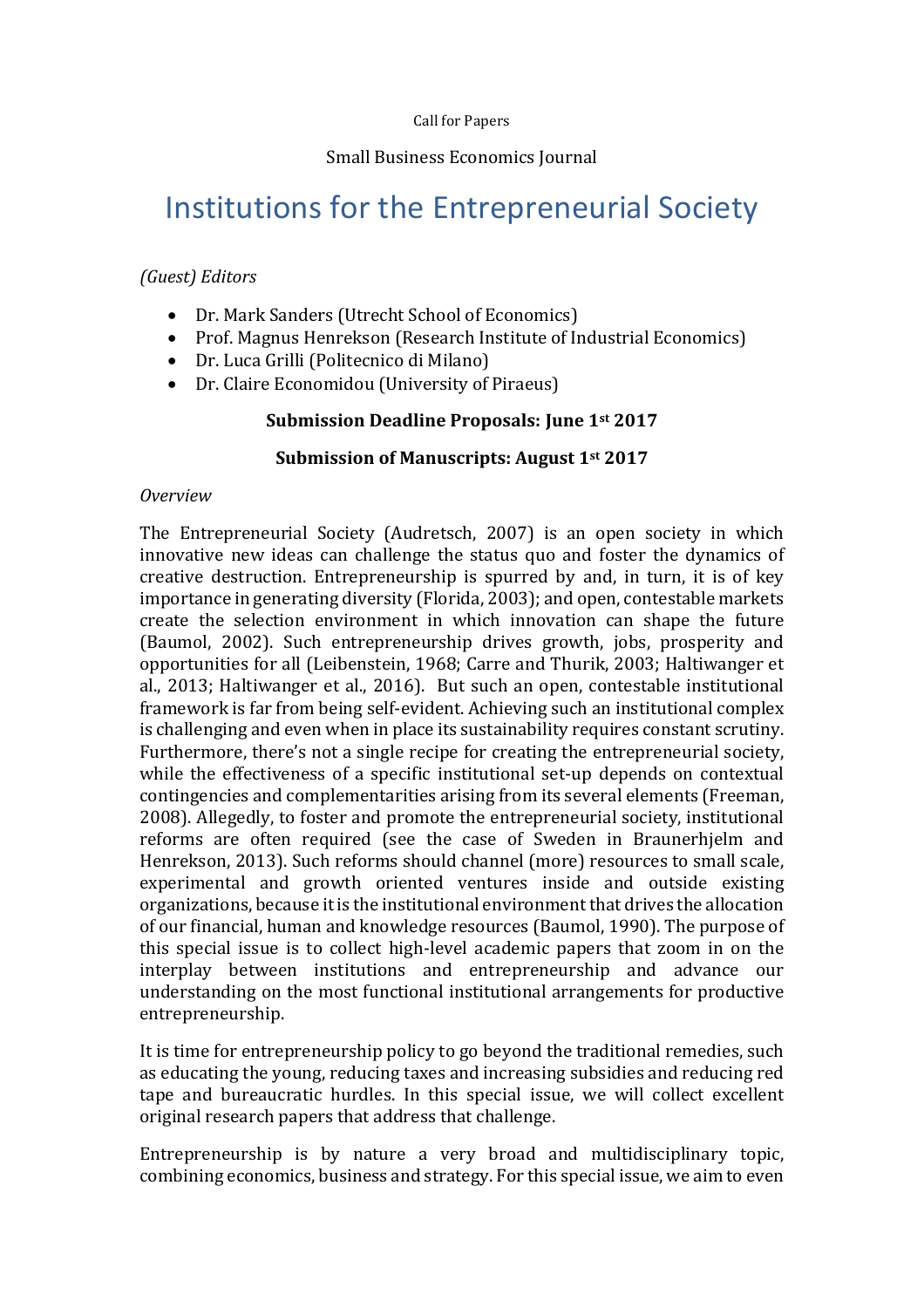broaden that scope and papers combining entrepreneurship with history, geography, sociology, psychology and law are especially invited to submit.

# *Research Topics*

Topics include, but are not limited to:

- Financial regulation and investment in new venturing.
- Institutions, institutional reforms and entrepreneurial finance.
- Public policy and the mobilization of resources for the entrepreneurial activity.
- Taxation, social security and the incentives to employ in or be employed by early stage high-risk ventures.
- Incentives and barriers to start-up, growth and scaling up of new ventures.
- Intellectual property rights and the flow of knowledge to new ventures.
- $\bullet$  Universities, the institutions of science and knowledge transfer.
- Local, regional, national and global level institutions and their interaction with entrepreneurship.
- Corporate governance and the scope for intrapreneurship.
- Cultural attitudes and entrepreneurial venturing.
- Historical roots of an (un-) entrepreneurial culture.
- Varieties of capitalism, entrepreneurship and start-up processes.
- $\bullet$  The inclusiveness of entrepreneurial venturing.

### *Key Dates*

The submission deadline for the special issue is **August** 1<sup>st</sup> 2017 and papers will be subject to the standard double blind reviewing process at Small Business Economics Journal. We explicitly invite interested authors to submit abstracts or proposals for prescreening before **June 1st 2017**.

All (suitable) papers submitted to the special issue will be invited to present the paper in a closed workshop in the context of the EU-Horizon2020 project FIRES (www.projectfires.eu) in Utrecht, Netherlands in the summer of 2017. The papers selected for publication can then be presented in the FIRES-track we are preparing for the  $2017$  WINIR-conference in Utrecht or the IECER-conference in Siegen Germany. Papers should be revised and ready for publication by January 2018. We aim for publication of the special issue in the first half of 2018.

Questions regarding the special issue may be addressed to any of the guest editors at the following email addresses: m.w.j.l.sanders@uu.nl; magnus.henrekson@ifn.se; luca.grilli@polimi.it; economidou@unipi.gr.

All submissions should conform to the SBEJ manuscript submission guidelines available at: a contract the contract of the contract of the contract of the contract of the contract of the contract of the contract of the contract of the contract of the contract of the contract of the contract of the c

http://www.springer.com/business+%26+management/business+for+professi onals/journal/11187.

To submit for this special issue, please send a separate title page with author information and an anonymized manuscript to  $m.w.i.l.sanders@uu.nl$  as separate .pdf files in a single email with subject line: SBEJ Special Issue IES